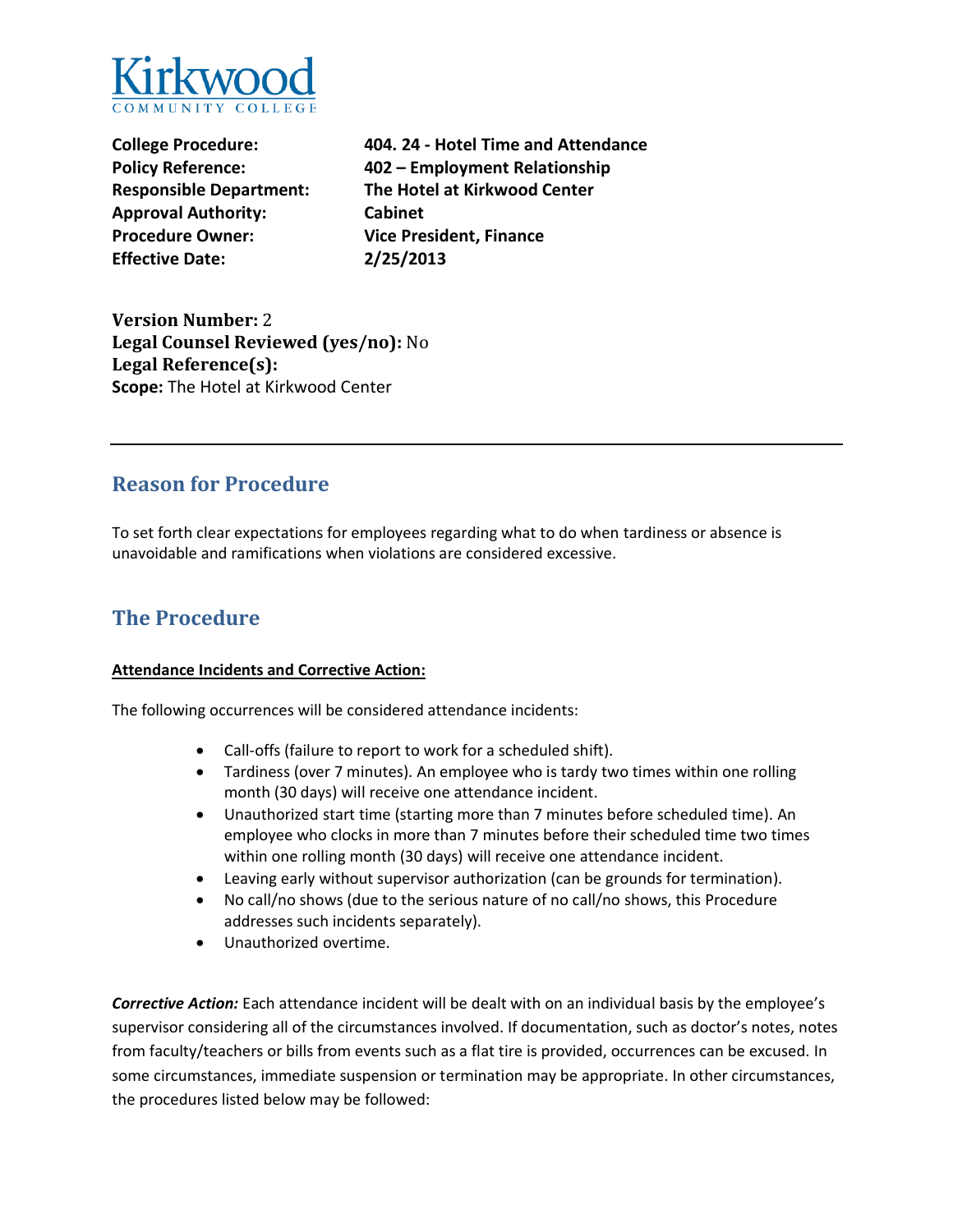

- Verbal Warning. • An employee who has two attendance incidents within a rolling calendar year will receive a
- An employee who has an additional attendance incident within a rolling calendar year will receive a Written Warning.
- An employee who has an additional attendance incident within a rolling calendar year will receive a final Written Warning and a 3-day suspension without pay.
- termination. • An employee who has five attendance incidents within a six-month period will be subject to

 *Corrective Action for No Call/No Shows:* A no call/no show is the failure to report for a scheduled shift nature of a no call/no show, the procedures listed below may be followed: without notifying The Hotel. As with other attendance incidents, each no call/no show will be dealt with on an individual basis by the employee's supervisor considering all of the circumstances involved. In some circumstances, immediate suspension or termination may be appropriate. Due to the serious

- An employee who has one no call/no show will receive a Written Warning.
- An employee who has one no call/no show within six months of the Written Warning will receive a 3-day suspension without pay.
- An employee who has one no call/no show within six months of the 3-day suspension will be terminated.
- • An employee with no call/no shows for three consecutive shifts will be considered to have voluntarily resigned employment.

The Hotel reserves the right to discipline or terminate employees who are repeat offenders under the attendance policy.

### **Absences:**

An employee absent for three consecutive days for a personal medical condition, must present a release to work from his or her physician before returning to work. The employee should also contact Human Resources at this time to determine if they are eligible for leave under the Family and Medical Leave Act (FMLA).

### **Call-in Procedure:**

An employee will call or text the number provided to them by their immediate supervisor no later than 2 hours prior to their scheduled start time to report they will be absent for their shift. Verbal or text confirmations from immediate supervisors is required. This absence may not be excused.

An employee who does not call in regarding an absence, or report to work, for three consecutive scheduled shifts will be considered to have **voluntarily resigned** employment with The Hotel at Kirkwood Center.